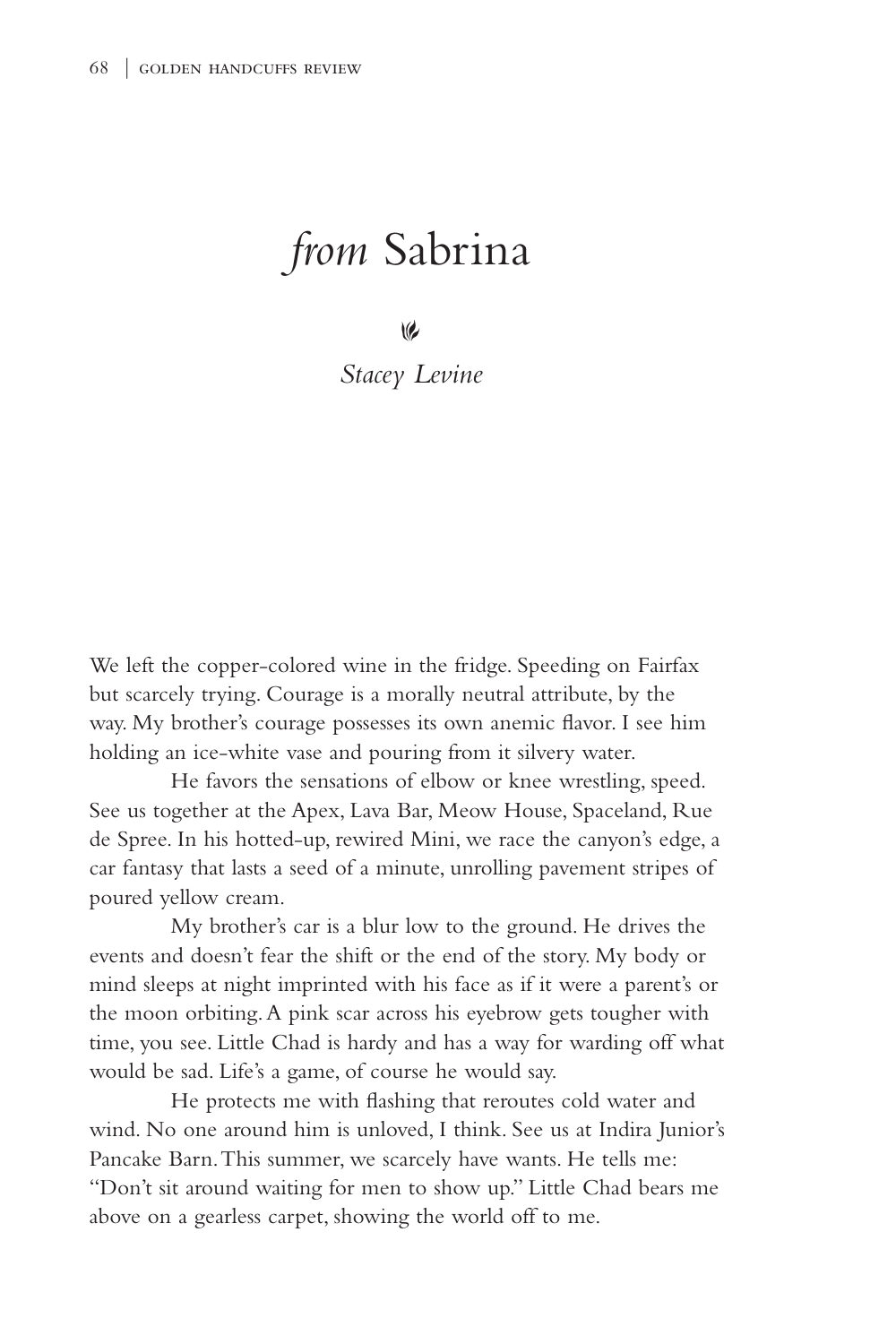My brother is always in motion, champing handfuls of bare brown Tootsie Rolls. Two years younger, but he's ageless at thirty. Now he decides to join the Coast Guard. Now he cottons onto the strangeness of that. The wee irony in it. How it fills the pillow of his smile. He wants to wear white and study the men, live on a 65 foot cutter, blow across the water on the propulsion of Rolls Royce engines. To attend the Academy, perhaps. To trespass the military world before being trespassed.

 In fact, it is the Coast Guard that experiences something new. We sit in the glass-encased office. The program minimum is eight years. But maniacally, Little Chad has already signed all the forms. Now he jumps from the recruiting chair. The chair clatters over. He reaches across the desk for a folder, scattering files, ignoring any possible consequences. My brother's rebelliousness is always a disaster and I understand. I crave his breaking of the rules. Because where is it from, the social injunction to always be nice? Why is decent behavior good, and why is good right?

 The recruiter, a sergeant, stands, fulcrum of tension in his mid-back hoisting his chest like a mast. "Take your hands off the desk," he tells Little Chad, "and stand still. You just signed up. So you'll do as I ask."

My brother yells at the sergeant: "Darling, you're a worm!" Such talk, it would seem, is against the rules. Like stealing a brass paperweight of a miniature barque while running out the door. Which we do.

 We leap to the car. The sergeant signals to his staff. I toss the paperweight into the grit of the road, slam the door. Following us in a Pinto, the sergeant is angry, squeezing a creased incident report to the steering wheel.

 In the bar of the rearview mirror, Little Chad's all-factoring eyes. Now Country Club Drive. Now the curving scallops of Rancho Road. We lose the Coast Guard man, and then we roll into the park, make a purchase. Smoke makes our lungs sweetly numb.

Glazed yellow pastry and coffee in the afternoon. Now the 405 to La Crescenta. Allowing my brother to drive the sequence is my pleasure. We skid to our cousin's house in the foothills' scrub. The cousin's real name is not "Rad." We want to borrow Rad's banged-up two-seat air glider with a porpoise nose.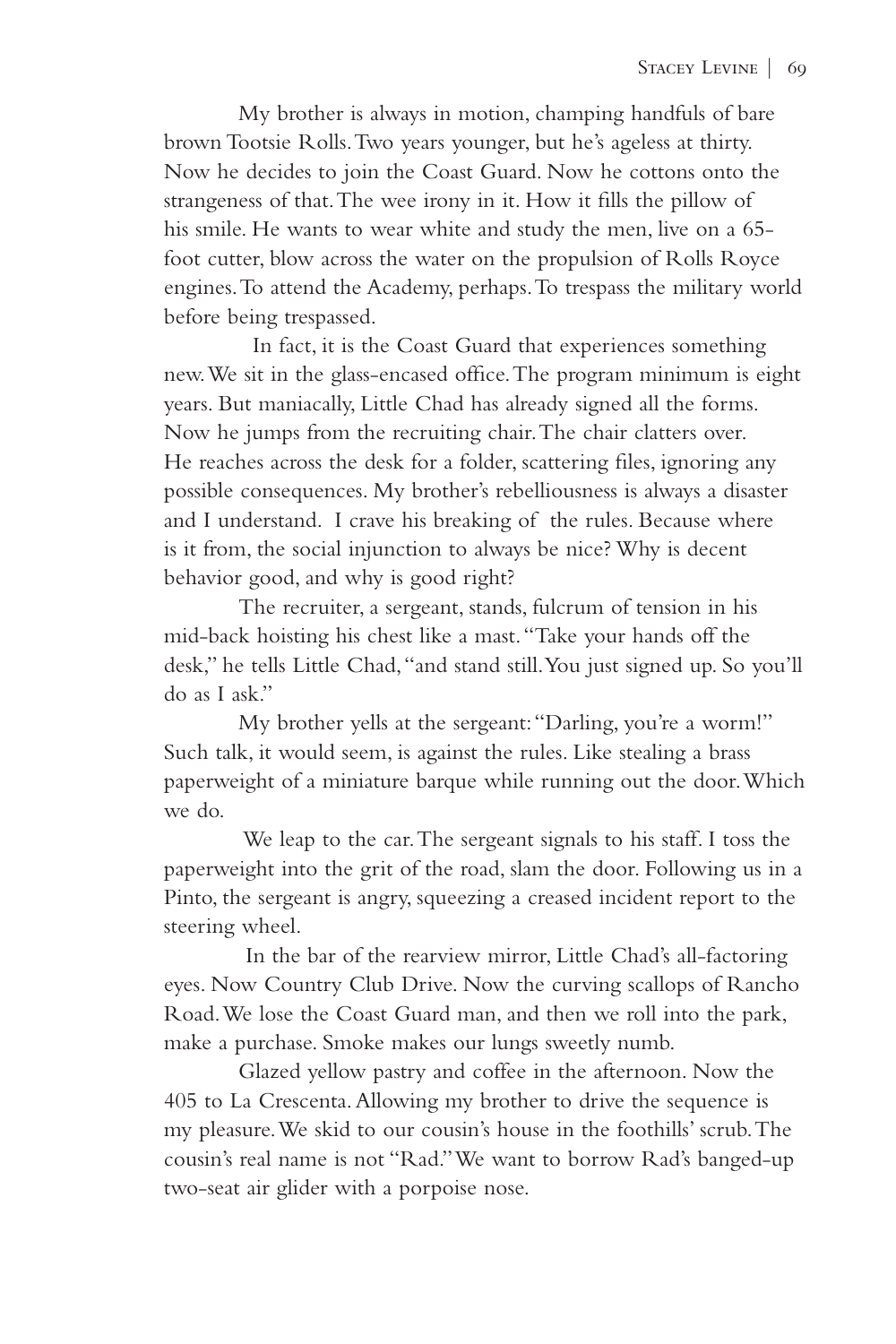Skinny Rad is unsure. He stalls. His nails snail over the tops of his toes. "I don't think you can borrow my plane," he says. "The panel is quirky." Then he makes a joke about his yellow dog and its urine. Elbow on the porch railing, he laughs, and three dogs run in the lower yard, yowling. Rad talks to us more, but we only want to borrow the glider and take off.

Little Chad convinces Rad to loan the glider with the promise of a large meal someday in town. Now we launch the plane from the starter. We tumble upward, leaving Rad and the dogs below, buzzing toward the edge of Calabasas. Our weird cousin! Our big mistake with the recruiter! The wind steals our voices and we laugh more.

 My brother aims the glider nose-up. It is a troubadour's sky. The Coast Guard cannot find us now. Little Chad hashes together a rough landing. It is over with a thump to the stomach. We sit a moment in the dust. Now we extract our collapsible bicycles from beneath the plane's aluminum skin. Now we roll down to Altadena, Little Chad's curved back in a nylon carmine shirt, the dorsal aspect of a glossy pre-surrealistic fish. His lean legs: weights flying. The bicycle wheel's best trait is that it never pauses for solace. We skid into a wine festival at the base of the town fountain.

Dry mountains have always been part of our scene. Air is a known intoxicant, you see. Here, the coral brick archways stand filled with it, humming as kilns with heat. We sense the sudden appearance of wind and grass blowing raw. Because there you are: tacit ankles, metallic shoes, nerveless gait. It seems we have met before, and Sabrina is the word for you.

 Your soldier's height and tousled tangerine shirt. Dark hair cut blunt, not long like mine. My brother pulls a Hasselblad out of nowhere, squirms theatrically to find an angle, taking your photograph as if he never has seen a person before. We're jumbled by the soft tassels on your skirt, your eyes of mineral and titian krill.

"What do you do?" my brother softly asks. In the face of you, he is at a loss.

"I study geology," you say. "Or I did, but I quit. There's too much Earth to cope with." Holding a wine glass, you slope off. You're a scientist in tight clothes with a bobcat walk.

We follow you, nudging questions. On weekends, you work at a club, you say, waiting for the big earthquake or the end, driving,